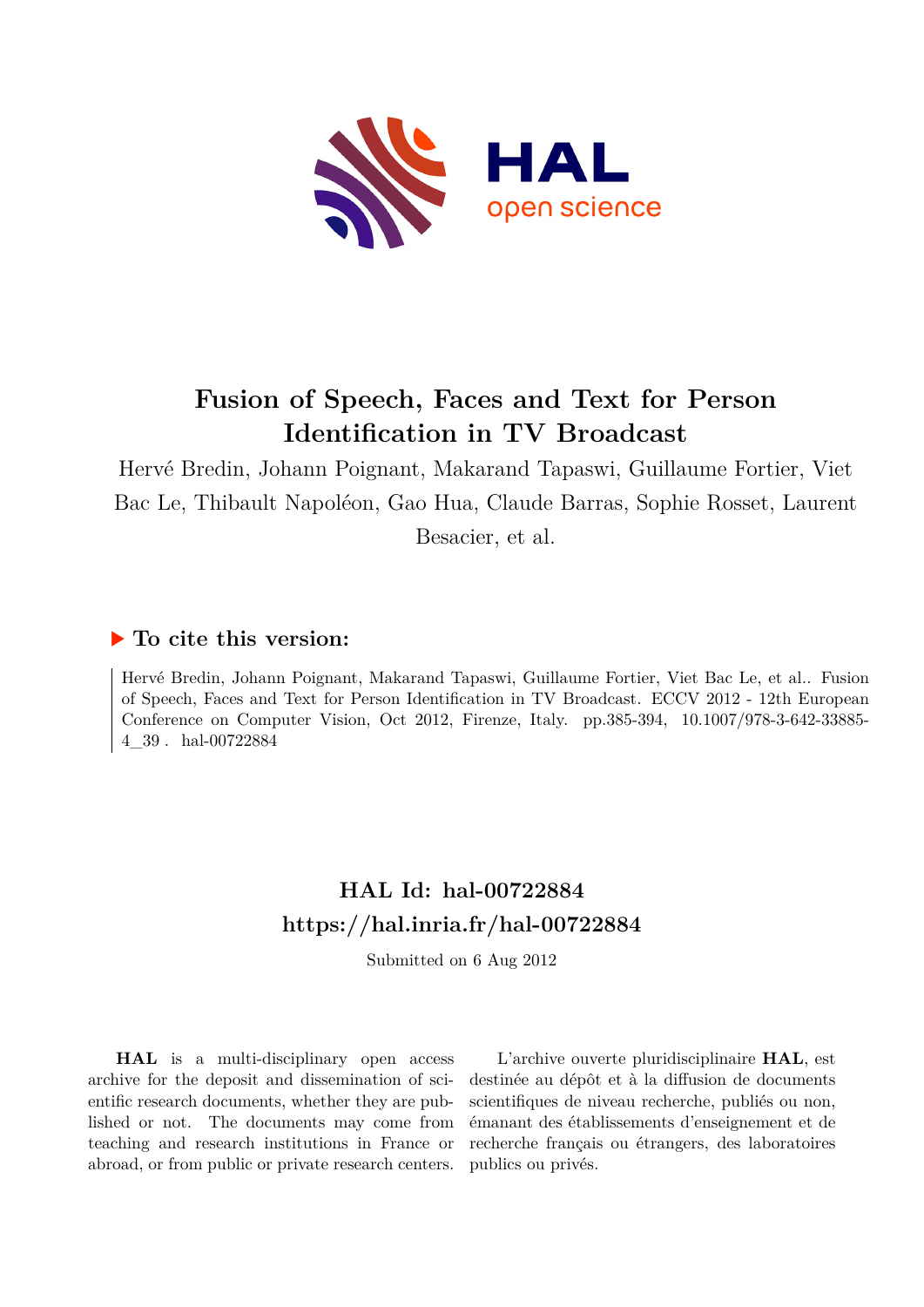## Fusion of speech, faces and text for person identification in TV broadcast

Hervé Bredin<sup>1</sup>, Johann Poignant<sup>2</sup>, Makarand Tapaswi<sup>3</sup>, Guillaume Fortier<sup>4</sup>, Viet Bac Le<sup>5</sup>, Thibault Napoleon<sup>6</sup>, Hua Gao<sup>3</sup>, Claude Barras<sup>1</sup>, Sophie Rosset<sup>1</sup>, Laurent Besacier<sup>2</sup>, Jakob Verbeek<sup>4</sup>, Georges Quénot<sup>2</sup>, Frédéric Jurie<sup>6</sup>, and Hazim Kemal Ekenel<sup>3</sup>

 $1$  Univ Paris-Sud / CNRS-LIMSI UPR 3251, BP 133, F-91403 Orsay, France

 $^2$  UJF-Grenoble 1  $\!/$  UPMF-Grenoble 2  $\!/$  Grenoble INP  $\!/$  CNRS-LIG UMR 5217,

F-38041 Grenoble, France

<sup>3</sup> Karlsruher Institut fur Technologie, Karlsruhe, Germany

4 INRIA Rhone-Alpes, 655 Avenue de lEurope, F-38330 Montbonnot, France  $5$  Vocapia Research, 3 rue Jean Rostand, Parc Orsay Université, F-91400 Orsay,

France

 $^6$ Université de Caen / GREYC UMR 6072, F-14050 Caen Cedex, France

Abstract. The REPERE challenge is a project aiming at the evaluation of systems for supervised and unsupervised multimodal recognition of people in TV broadcast. In this paper, we describe, evaluate and discuss QCompere consortium submissions to the 2012 Repere evaluation campaign dry-run. Speaker identification (and face recognition) can be greatly improved when combined with name detection through video optical character recognition. Moreover, we show that unsupervised multimodal person recognition systems can achieve performance nearly as good as supervised monomodal ones (with several hundreds of identity models).

## 1 Introduction

Over the years, a growing amount of multimedia data has been produced and made available, fostering the need for automatic processing systems allowing efficient search into multimedia archives.

Person recognition is one of the main keys for structuring a video document. Face recognition in images or videos [1] and speaker identification in audio [2] are already very active research fields in this domain.

As illustrated in Figure 1, the REPERE challenge<sup>1</sup> aims at gathering four communities (face recognition, speaker identification, optical character recognition and named entity detection) towards the same goal: multimodal person recognition in TV broadcast. It takes the form of an annual evaluation campaign and debriefing workshop.

<sup>1</sup> http://www.defi-repere.fr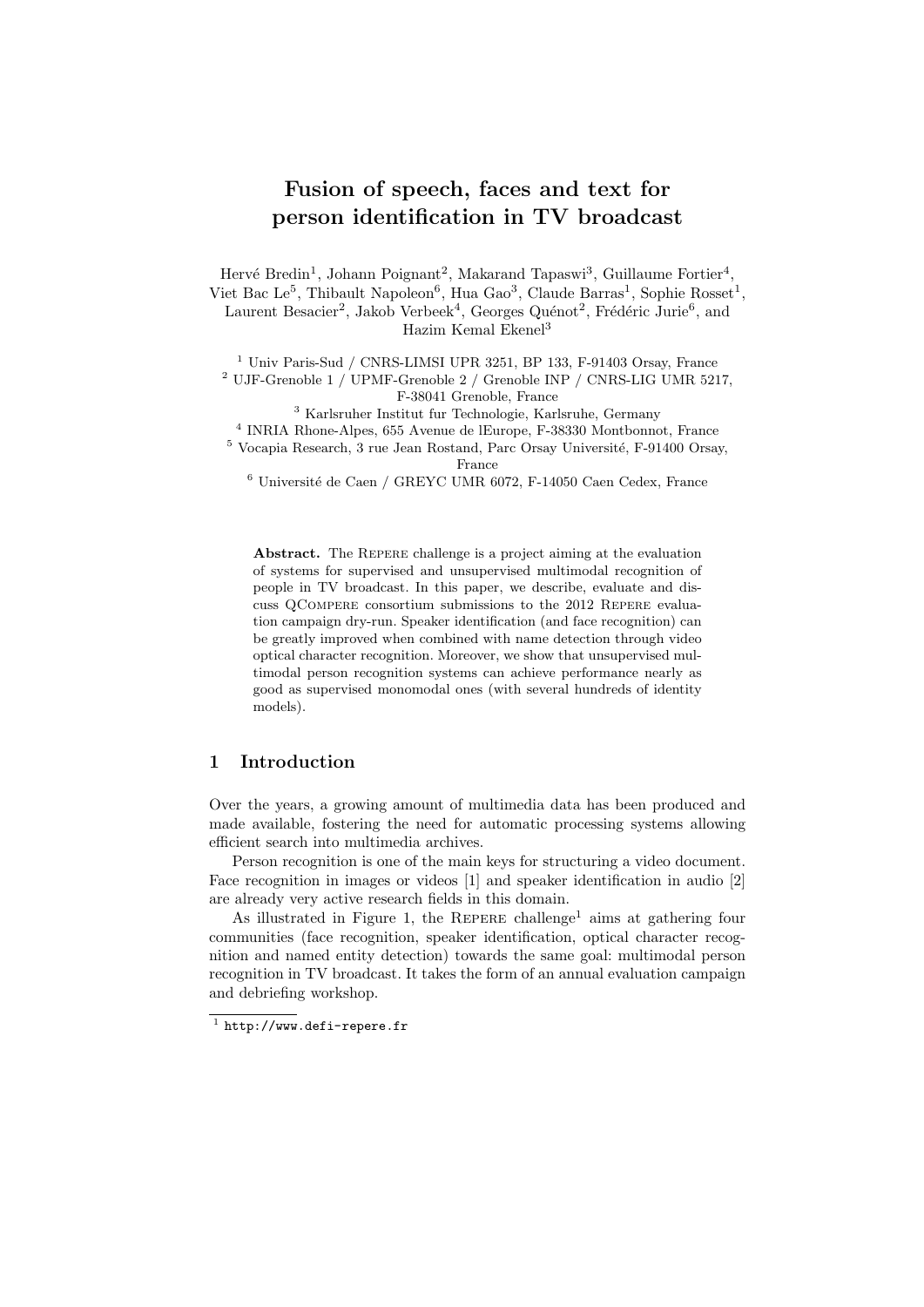

Fig. 1. One identity, four modalities

In this paper we describe QCOMPERE consortium submissions to the 2012 Repere evaluation campaign dry-run. The Repere corpus and evaluation protocol is described in Section 2. Mono-modal person recognition components are introduced in Section 3, while Section 4 is dedicated to their supervised and unsupervised combination. Finally, results are reported and discussed in Section 5.

## 2 The REPERE challenge

The Repere evaluation campaign dry-run was organized in January 2012. We first describe the corresponding Repere corpus which is meant to be extended throughout the duration of the project, with a final total of 60 hours of annotated videos. Then, the main tasks and the corresponding evaluation metric are quickly summarized.

## 2.1 Corpus

The 2012 Repere corpus contains a total of 6 hours of annotated videos recorded from 2 French TV channels (BFMTV and LCP) and 7 different TV shows (TV news and talk shows). It is divided into development and test sets (3 hours each). Annotations are provided for four main modalities:

- Speaker Each speech turn is described with its start and end timestamps and the normalized speaker identity (e.g. Nicolas SARKOZY).
- Head Each head track is described with its appearance and disappearance timestamps and the associated normalized identity.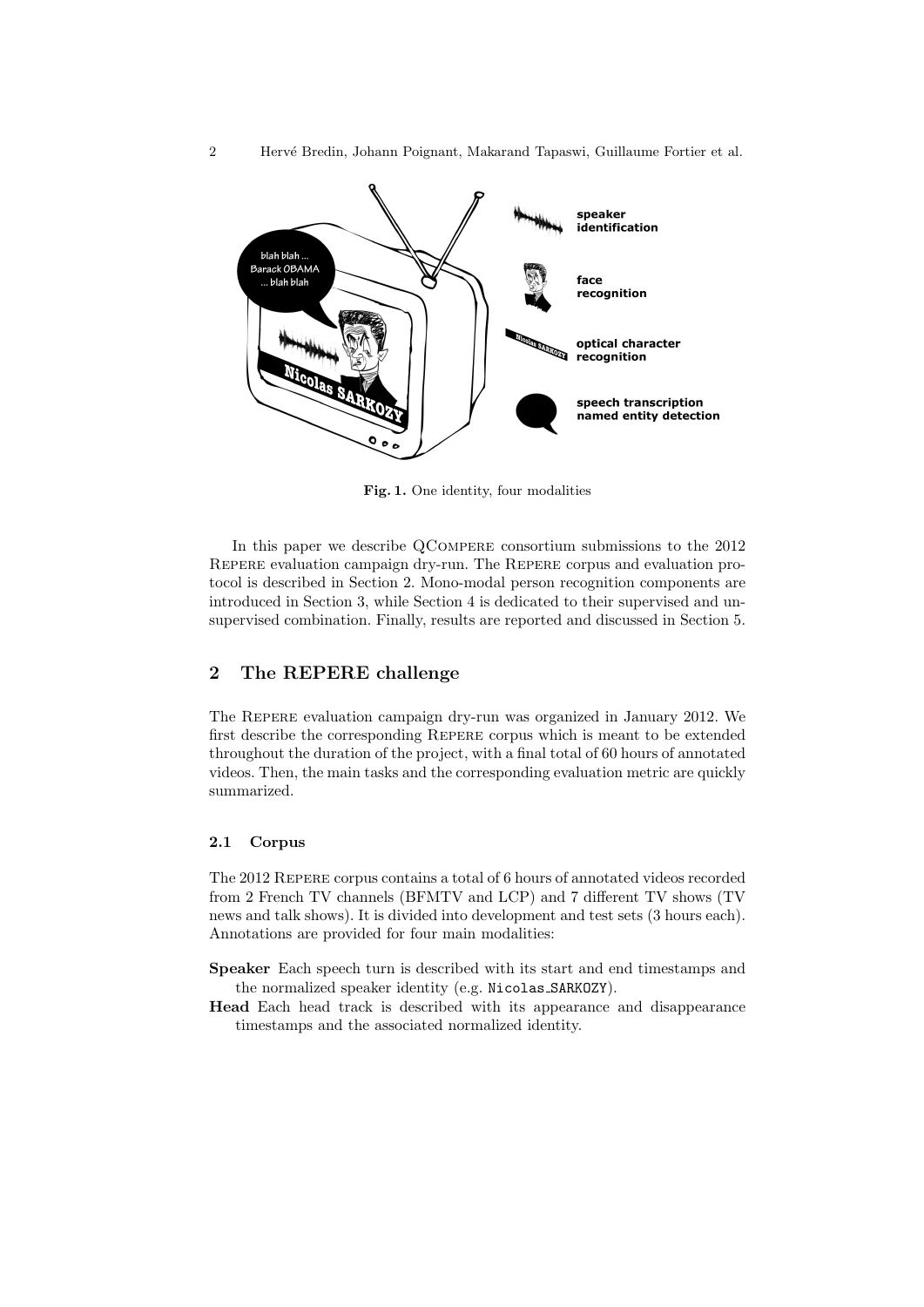Fusion of speech, faces and text for person identification in TV broadcast 3

- Written Every overlaid text box is transcribed with its appearance and disappearance timestamps and written person names are tagged with the normalized identity.
- Spoken Each speech turn is transcribed and spoken person names are tagged with the normalized identity (e.g. Barack\_OBAMA).

People whose identity cannot be infered from the rest of the video (and who are not famous people) are tagged as such in a consistent way (e.g. Unknown 1  $\neq$ Unknown 2). Moreover, a set  $\mathcal F$  of video frames was sampled (one every 10 seconds on average) and annotated more precisely with the position of each face and overlaid text bounding boxes.

#### 2.2 Main tasks

The main objective of the Repere challenge is to answer the two following questions at any instant of the video:

"who is speaking?" "who is seen?"

While the former question can be seen as the usual speaker diarization and tracking problem, the latter cannot be reduced to basic face recognition. As a matter of fact, a person who is seen from the back must also be recognized if a human could infer his/her identity from the context.

In the context of the REPERE challenge, we distinguish mono- and multimodal conditions as well as supervised and unsupervised person identification.

In the mono-modal case, only the raw acoustic signal can be used to detect and identify speakers (using its automatic transcription is not allowed). Similarly, visual person recognition cannot rely on name detection in overlaid text, for instance. On the other hand, in the **multi-modal** case, any of the four modalities (speaker, head, written or spoken) can be used to answer both questions.

In the supervised case, any previously trained identity model can be used to recognize a person. However, these models are strictly forbidden in the unsupervised conditions: person names can only be inferred from the written and **spoken** modalities. Therefore, any unsupervised method is  $-$  by design  $$ multi-modal.

#### 2.3 Estimated Global Error Rate

Though the whole test set is processed, evaluation is only performed on the annotated frames F. For each frame f, let us denote  $\#total(f)$  the number of persons in the reference. The hypothesis proposed by an automatic system can make three types of errors:

False Alarms (#fa) when it contains more persons than there actually are in the reference.

**Missed Detections (** $\#miss$ **)** when it contains less persons than there actually are in the reference.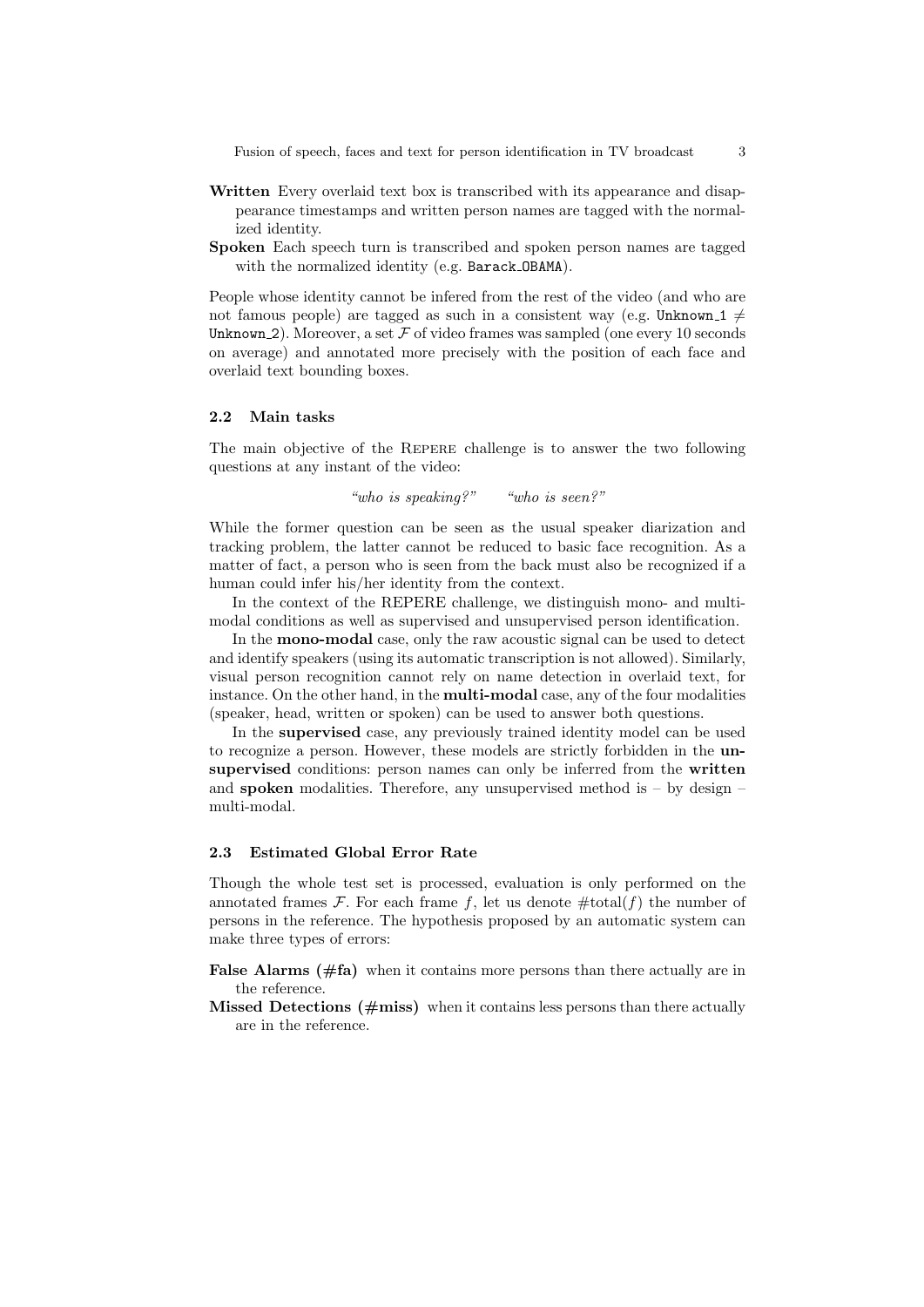- 4 Herv´e Bredin, Johann Poignant, Makarand Tapaswi, Guillaume Fortier et al.
- **Confusion** ( $\#\text{conf}$ ) when the detected identity is wrong. For evaluation purposes, and because unknown people cannot – by definition – be recognized in any way, they are excluded from the scoring.

The Estimated Global Error Rate (EGER) is defined by:

$$
EGER = \frac{\sum_{f \in \mathcal{F}} \#conf(f) + \#fa(f) + \#miss(f)}{\sum_{f \in \mathcal{F}} \#total(f)}
$$

### 3 Monomodal components

#### 3.1 Who is speaking?

Speaker diarization is the process of partitioning the audio stream into homogeneous clusters without prior knowledge of the speaker voices. Our system SD relies on two steps: agglomerative clustering based on the BIC criterion to provide pure clusters followed by a second clustering stage using more complex models and cross-likelihood ratio (CLR) as distance between clusters [3].

$$
audio \longrightarrow \boxed{\text{speaker diarization}} - SD \longrightarrow \boxed{\text{GSV/SVM speaker identification}} \longrightarrow S1
$$
  
GMM/UBM speaker identification 
$$
\longrightarrow S2
$$

Unsupervised speaker diarization is followed by a cluster-wise speaker identification. We implemented two systems [4]. The GSV-SVM system S1 uses the supervector made of the concatenation of the UBM-adapted GMM means to train one Support Vector Machine classifier per speaker. Our baseline system S2 follows the standard GMM-UBM paradigm. For both systems, each cluster is scored against all gender-matching speaker models, and the best scoring model is chosen if its score is higher than the decision threshold.

Three data sources were used for training 535 different speaker models in our experiments: the REPERE development set, the  $ETAPE^2$  evaluation data and French radio data annotated into politicians speaking times.

#### 3.2 Who is seen?

Figure below summarizes how our two submissions to the monomodal face recognition Repere task are built and differ from each other.

Face detection and tracking is achieved using a detector-based face tracker in a particle-filter framework [5]. Face tracks are first initialized by scanning the first frame of every shot, and the subsequent fifth frame, using frontal, half-profile

 $^{\text{2}}$  http://www.afcp-parole.org/etape.html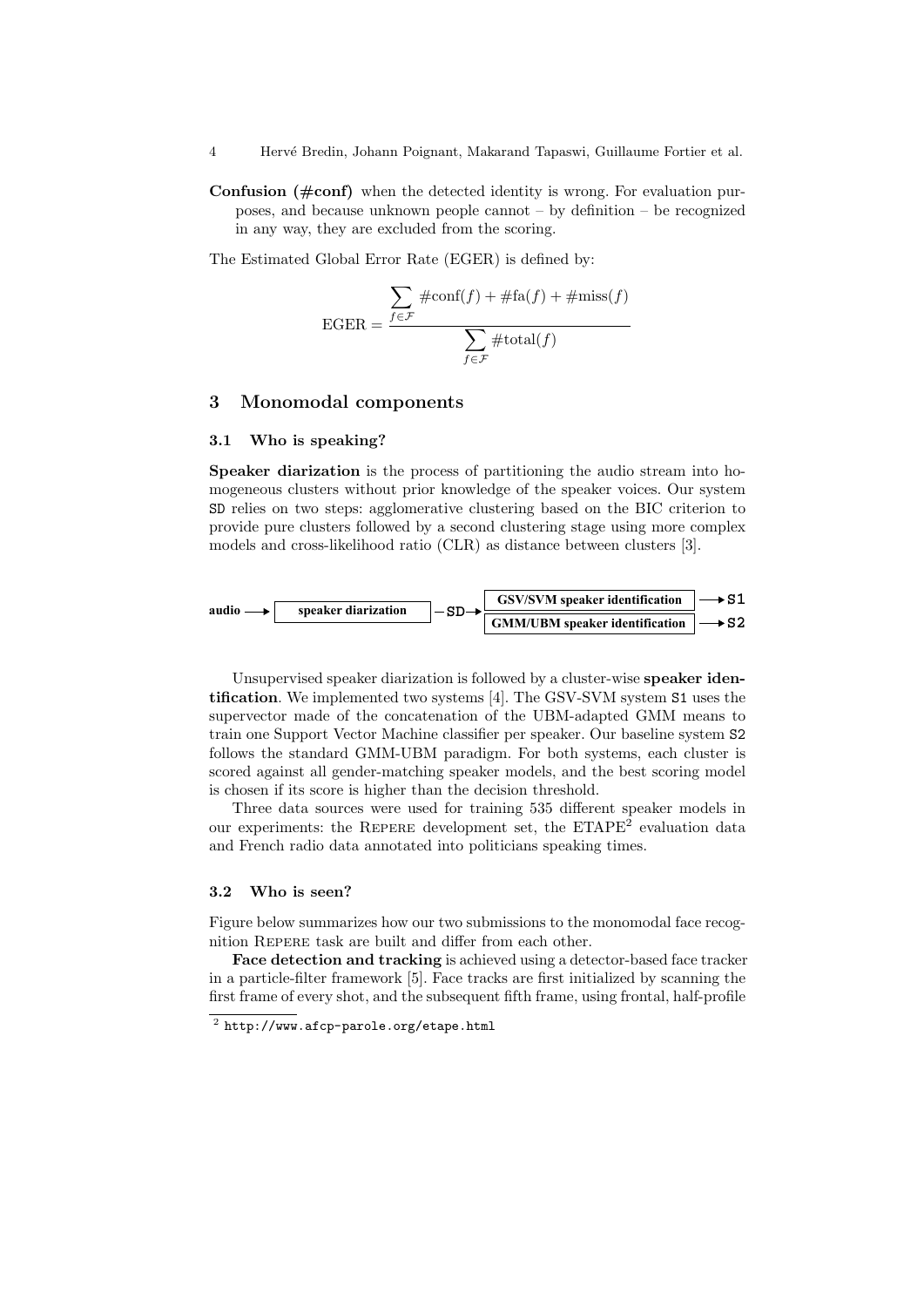

and profile face detectors – making face detection independent of the initial pose. Tracking is performed in an online manner, using the state of the previous frame to infer the location and head pose of the faces in the current frame. Head pose is explicitly incorporated in the continuous tracked state (alongside face position and size) as the head yaw-angle. A total of 11 yaw-angle-dependent face detectors are combined to score each particle of a track.

Features used in H1 are based on a local appearance-based approach [6]. Each face is normalized to a canonical pose and size and then split into  $8 \times 8$ blocks. The top five Discrete Cosine Transform (DCT) coefficients are stored for each block. For recognition, one-vs-all second order polynomial kernel SVMs are trained for each person in the development set. Normalized classification scores are then accumulated over each track to obtain face identity scores in the range from 0 to 1.

In H2 approach, nine facial points located around the eyes, nose and mouth are automatically detected [7]. Each of them is described by a 490-dimensional HOG descriptor [8], yielding a 4410-dimensional feature vector per face. Logistic discriminant metric learning [9] is then used to project this vector into a 200 dimensional feature vector space where the  $\ell_2$  distance is combined with a nearest neighbor classifier for face recognition.

Alongside these supervised face recognition approaches, a face clustering system HC is also implemented for later use in multimodal unsupervised face recognition. It uses DCT-based descriptors from H1. Seven representative face samples are extracted from each face track using k-means algorithm. Then, hierarchical agglomerative clustering is performed until the elbow point of the distortion curve is reached – in order to get pure clusters.

#### 3.3 Whose name is written?

As illustrated in Figure 1, voice and appearance are not the only sources of information available to identify a person on TV. Hence, guests or reporters are sometimes introduced to the viewer using overlaid text containing their name.

A video OCR system was designed to automatically extract this information, which is especially useful in an unsupervised framework [10]. Overlaid text boxes are first detected using a coarse-to-fine approach with temporal tracking. Then, Google Tesseract open-source OCR system provides one transcription for every corresponding frames. They are finally combined to produce one single better transcription for each text box.

Using the shows from the development set and a list of famous people names extracted from Wikipedia, we were also able to extract the positions most likely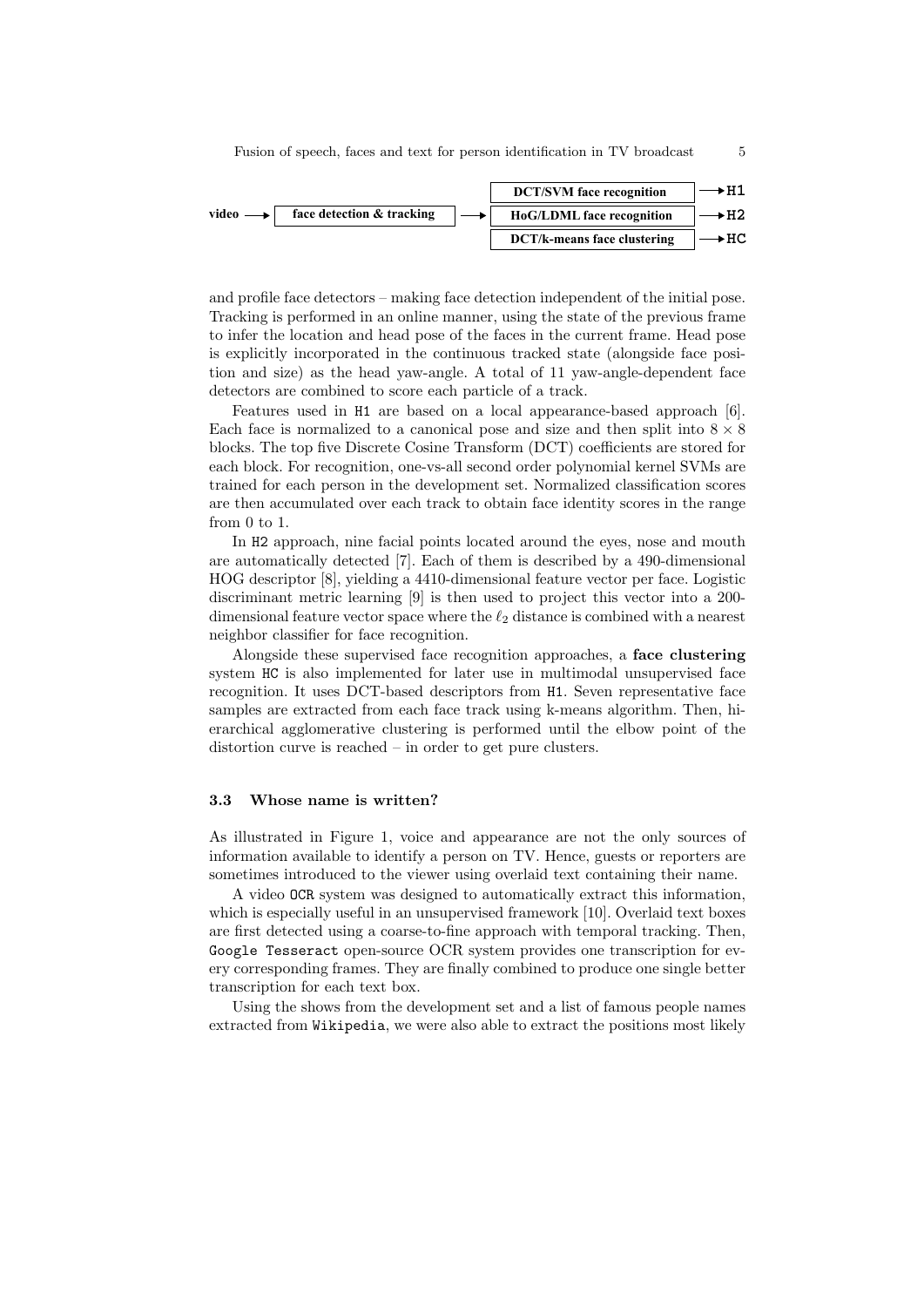used by each type of show to introduce a person. Only the detected names at these positions are used in later fusion.

#### 3.4 Whose name is pronounced?

Person names are also often pronounced by the anchor or other guests – providing a fourth source of information to identify them. Though we could not integrate this information in the final system in time for the first campaign, we did develop a system aiming at extracting these names.

First, a state-of-the-art speech-to-text system (STT) based on statistical modeling techniques [11] is used to automatically obtain the speech transcription. Then, a named entity recognition system NE [12] automatically detects several kind of named entities in the STT output, including the <pers> entity that is of interest in this work. It has a tree structure that is summarized in Figure 2.



Fig. 2. Structured person entity

For precision concerns, we only detect  $\epsilon$  pers> entities for which both a first name and a last name are available (regardless of their order) – thus leaving room for great future improvement.

## 4 Multimodal fusion

Once all monomodal components have been run on a video, their outputs can be combined to improve the overall person recognition performance. Figure 3 draws up their list, along with two slightly modified versions of OCR: extended to the whole speech turns  $(OCR<sup>+</sup>)$  or speaker diarization clusters  $(OCR<sup>*</sup>)$ .

## 4.1 Supervised person recognition

Since each modality relies on its own temporal segmentation, the first step consists in aligning the various timelines onto the finest common segmentation. The final decision is taken at this segmentation granularity. For each resulting segment  $S$ , a list of possible identities is built based on the output of all modalities. For each hypothesis identity  $P$ , a set of features is extracted:

- Does the name of  $P$  appear in OCR? in OCR<sup>+</sup>? in OCR<sup>\*</sup>?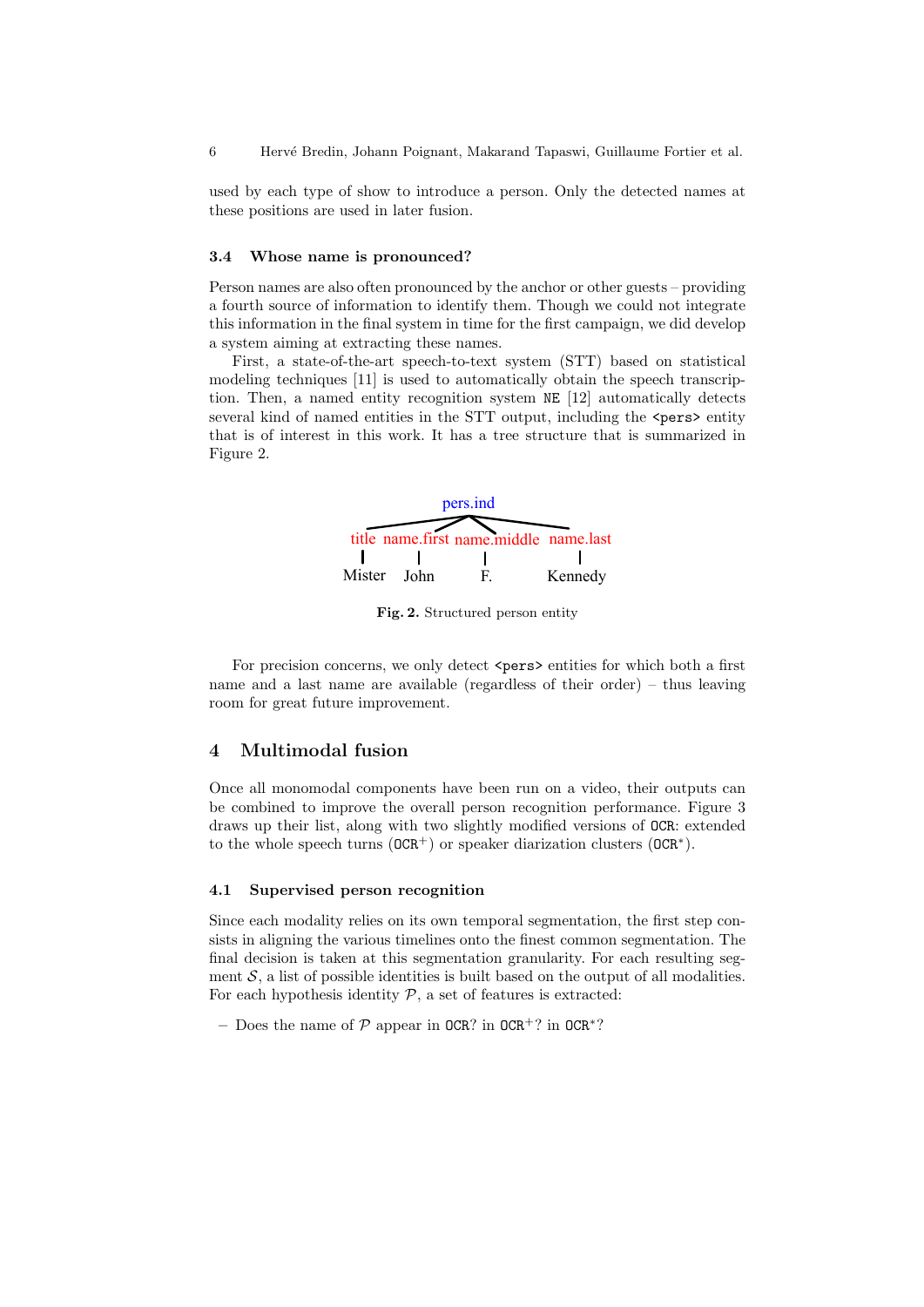| <b>SD</b>                    | M1                   | F1             | M <sub>2</sub> | M1 | F <sub>2</sub> | M <sub>2</sub>       |  |
|------------------------------|----------------------|----------------|----------------|----|----------------|----------------------|--|
| Si                           | A                    | B              | Е              | Α  | D              | Е                    |  |
|                              | P1                   |                |                |    | P <sub>5</sub> | P <sub>6</sub><br>P1 |  |
| HC                           | P <sub>2</sub>       | P <sub>3</sub> | P <sub>2</sub> |    | P <sub>4</sub> | P <sub>3</sub>       |  |
|                              | $\ddot{\phantom{0}}$ |                |                |    | D              | ?<br>F               |  |
| Hi                           | А                    | B              | Α              |    | А              | Е                    |  |
|                              |                      | B              |                |    |                |                      |  |
| <b>OCR</b>                   | A                    | A              | E.             |    |                | Е<br>F               |  |
|                              |                      | B              |                |    |                | F                    |  |
| $\underline{\text{OCR}}^+$   | A                    | A              | Е              |    | E              | E                    |  |
|                              |                      | B              | F              |    |                | F                    |  |
| $\underline{\mathtt{OCR}}^*$ |                      |                |                |    | Е              | E                    |  |

Fig. 3. Several annotation timelines

- Duration of appearance of the name of  $P$  in OCR<sup>+</sup>, in OCR<sup>\*</sup>.
- Duration of appearance of any name in OCR<sup>+</sup>, in OCR<sup>∗</sup> .
- Their ratio.
- Speaker recognition scores for identity  $\mathcal P$  provided by S1 and S2.
- Their difference to the best scores of any other identity.
- Is  $P$  the most likely identity according to S1 or S2?
- Do the gender of  $P$  and the detected gender of the speaker cluster match?

Two additional features were added for face recognition:

- Face recognition scores for identity  $P$  provided by H1 and H2.
- Is  $P$  the most likely identity according to H1 or H2?

Based on these features, we trained several classifiers using Weka<sup>3</sup> to answer to the following question:

"is  $P$  speaking (or seen) for the duration of  $S$ ?"

Since these features can be either boolean or (unbounded) float, several classifiers insensitive to numerical types were used. As shown in Table 1, the best classifier for each task was selected using 2-fold cross-validation on the development set.

The best performance was obtained using multi-layer perceptron for speaker identification and random forest for its face counterpart. The identity with the highest score is selected for the speaker task and the N-best hypotheses for the head task – where  $N$  is the number of detected heads.

### 4.2 Unsupervised person recognition

As stated in Section 2, the Repere challenge also includes an unsupervised track, for which no previously trained identity model can be used to perform

 $^3$  http://www.cs.waikato.ac.nz/ml/weka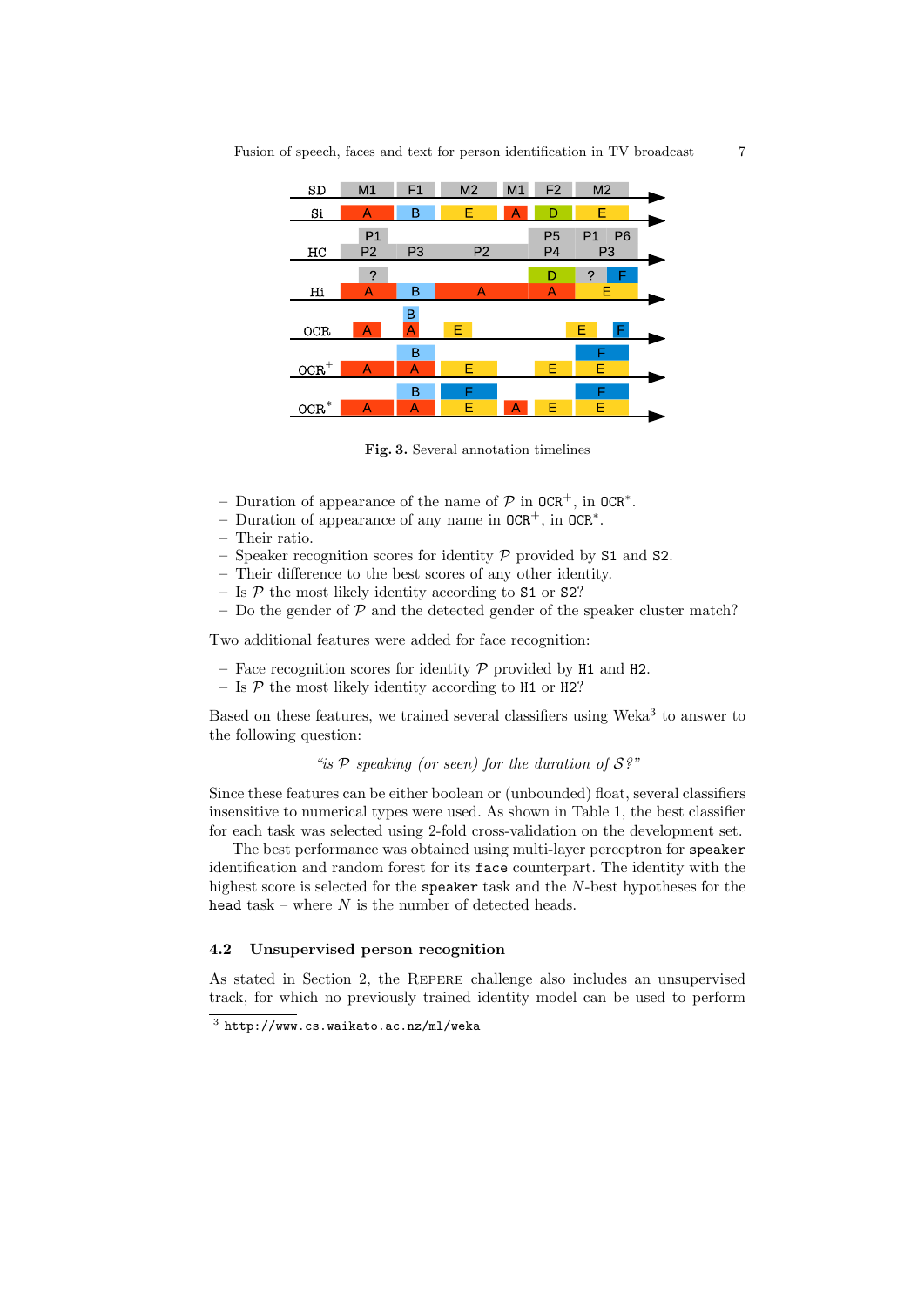| Classifier   | $ S$ peaker $ Head $ |       | Classifier           | Speaker Head |       |
|--------------|----------------------|-------|----------------------|--------------|-------|
| NaiveBayes   | 32.49                | 66.42 | IJ48                 | 28.20        | 63.12 |
| RBFNetwork   | 32.12                | 65.61 | <b>ADTree</b>        | 27.82        | 62.31 |
| RandomTree   | 31.09                | 66.55 | <b>NBTree</b>        | 26.98        | 64.73 |
| RandomForest | 29.41                | 61.63 | MultilayerPerceptron | 26.24        | 63.86 |

Table 1. Estimated Global Error Rate on development set

person recognition. Hence, none of S1, S2, H1 and H2 systems can be used for people identification in these conditions, as they all rely on trained identity models. Both our unsupervised person identification systems Su (for speaker) and Hu (for head) rely on a similar 3-steps approach that can be schematized as follows:

 $Su = SD \otimes OCR$  Hu = HC  $\otimes$  OCR

First, speaker diarization (SD, introduced in Section 3.1) or face clustering (HC, from Section 3.2) labels every occurrence of the same person with a unique anonymous tag (e.g. head#1 or speaker#2). Let us denote  $\mathcal{K} = \{k_1, \ldots, k_L\}$ the set of  $L$  resulting (speaker or face) clusters. Then,  $OCR$  (from Section 3.3) provides a short list of M possible names  $\mathcal{N} = \{n_1, \ldots, n_M\}$ . Finally, each person cluster (speaker or face) k is renamed after the name  $\hat{n}$  with the largest co-occurrence duration  $C_{kn}$ . In case a cluster has no co-occurring name, its tag is set to Unknown:

> $\forall k \in \mathcal{K}, \quad \widehat{n_k} =$  $\sqrt{ }$  $\frac{1}{2}$  $\mathcal{L}$  $\operatorname*{argmax}_{n \in \mathcal{N}} \mathsf{C}_{kn}$  if  $\exists n \in \mathcal{N}$  such that  $\mathsf{C}_{kn} > 0$ , Unknown otherwise.

Note that this approach can lead to the propagation of one name  $n$  to multiple clusters. It does not blindly trust the speaker diarization or face clustering systems. In particular, it assumes that they may produce over-segmented clusters (for instance, split speech turns from one speaker into two or more clusters) that can be merged afterwards.

## 5 Results

Table 2 summarizes the performance of both mono- and multi-modal approaches, as well as of the unsupervised ones.

As expected, S1 (based on GSV-SVM) brings significant improvement (−3.3% EGER) over the simpler system S2 (based on GMM/UBM) for mono-modal speaker recognition. Why mono-modal speaker approaches (EGER  $\approx 50\%$ ) work much better than their **head** counterpart (EGER  $\approx 80\%$ ) can be explained by looking at Table 3. Indeed, only one third of known persons in test set actually had a previously trained head model (vs. 49% for speaker recognition). Even an oracle capable of correctly identifying any previously modeled person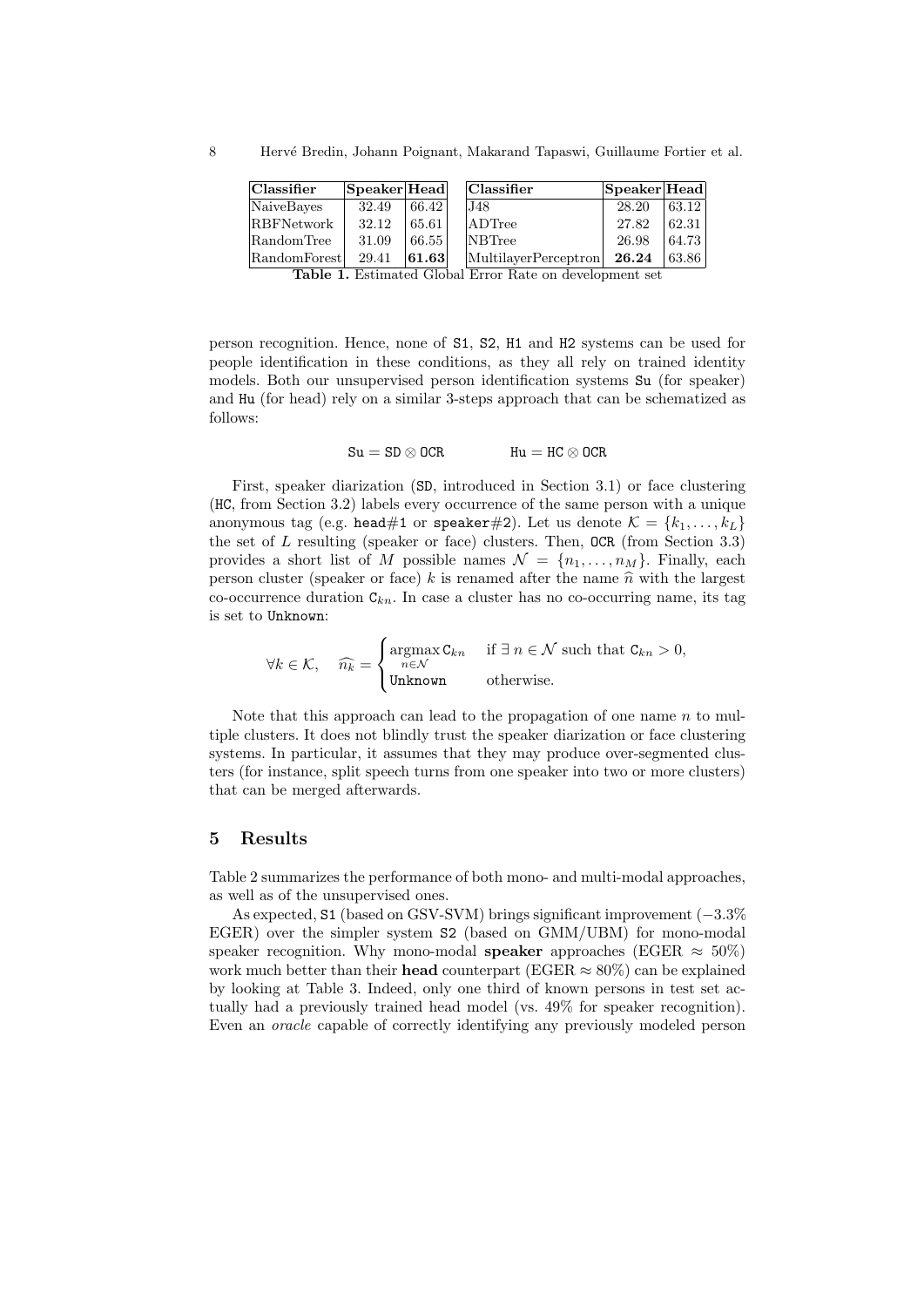Fusion of speech, faces and text for person identification in TV broadcast 9

| Conditions                                                                                         | Speaker   Head                          |                |  |
|----------------------------------------------------------------------------------------------------|-----------------------------------------|----------------|--|
| Supervised & monomodal $\frac{{\rm S1}-48.1\%[{\rm H1}-77.4\%]}{{\rm S2}-51.4\%[{\rm H2}-82.5\%]}$ |                                         |                |  |
|                                                                                                    |                                         |                |  |
| Supervised & multimodal $\text{Ss} = 25.8\%$ Hs $-61.5\%$                                          |                                         |                |  |
| Unsupervised                                                                                       | $ {\tt Su} - 52.2\% {\tt Hu} - 68.0\% $ |                |  |
|                                                                                                    |                                         | $\blacksquare$ |  |

Table 2. Estimated Global Error Rate

|                  |     | $#$ persons $#$ modeled EGER |       |
|------------------|-----|------------------------------|-------|
| ${\bf Speaker} $ | 116 | 57 (49%)                     | 33.8% |
| $\rm Head$       | 145 | $50(34\%)$                   | 50.8% |

**Table 3.** Number of persons with trained identity model  $\&$  best possible performance for a monomodal supervised person recognition oracle.

(from the development set) could not reach better performance than 50% for head-based people recognition.

One of the most interesting contribution of this paper is the improvement brought by multi-modal fusion of the written modality with speaker and head ones: around 20% absolute EGER decrease for both of them (Ss vs. S1, and Hs vs. H1).

Finally, the other major result highlighted in this paper is that multi-modal unsupervised person recognition can achieve performance as good as monomodal supervised approaches (Su vs. S1 and Hu vs. H1). Yet, Table 4 shows that one can expect much better performance from Su and Hu. An oracle capable of giving the correct name to a person – as long as his/her name appears at least once during the show – can indeed reach around  $42\%$  (respectively  $32\%$ ) EGER, when relying on perfect speaker diarization (resp. head clustering) and perfect written name detection.

|            | $\left \# {\rm~persons} \right  \# {\rm~written} {\rm~Oracle \over EGER}$ |            |       |
|------------|---------------------------------------------------------------------------|------------|-------|
| $S$ peaker | 116                                                                       | 74 (64\%)  | 41.7% |
| Head       | 145                                                                       | $82(56\%)$ | 32.5% |
|            |                                                                           |            |       |

Table 4. Is unsupervised recognition even possible? Number of persons whose name is written at least once & oracle performance.

## 6 Conclusion

In this paper, we described, evaluated and discussed QCompere consortium submissions to the 2012 Repere evaluation campaign dry-run. We showed that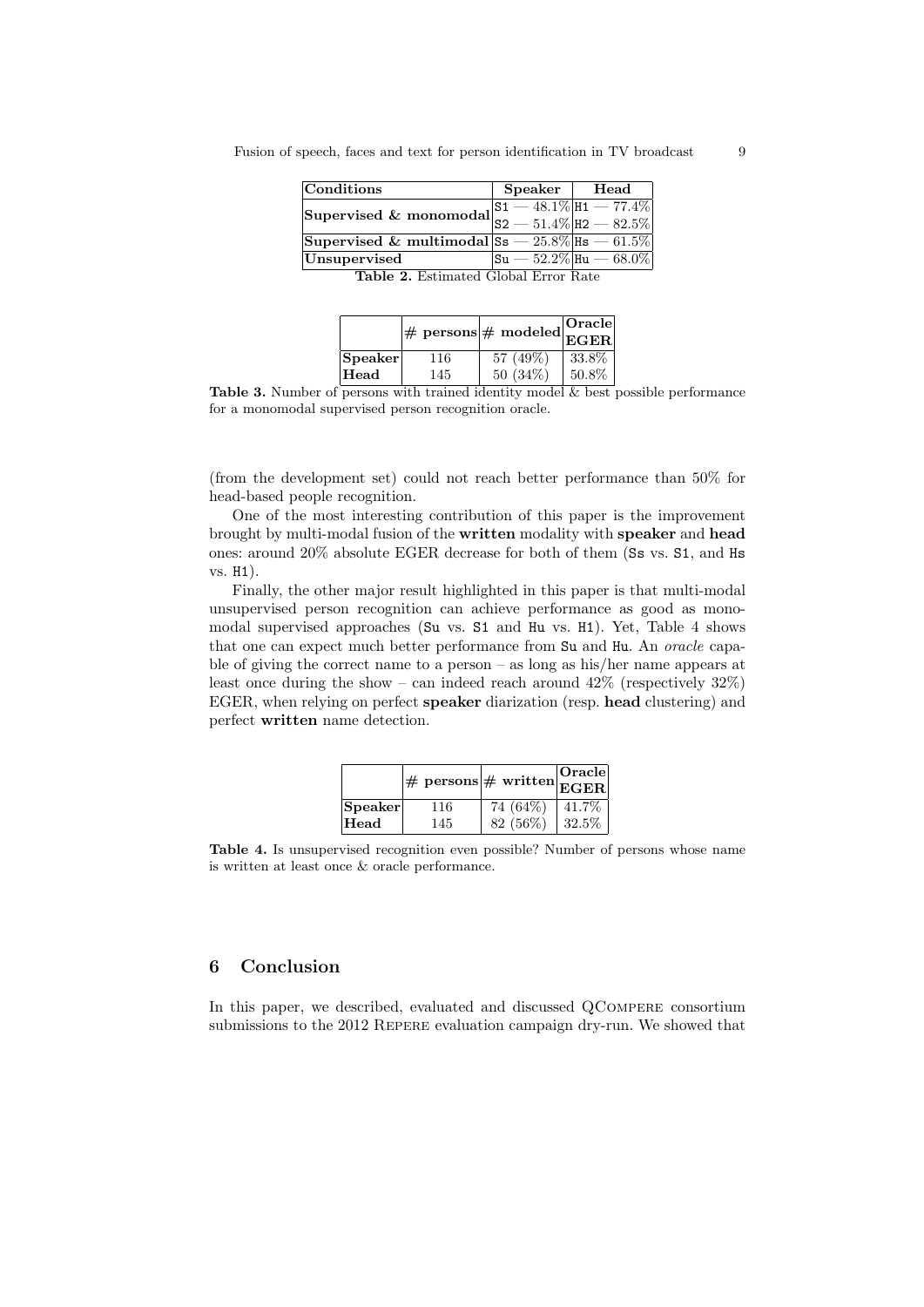10 Herv´e Bredin, Johann Poignant, Makarand Tapaswi, Guillaume Fortier et al.

speaker identification (and face recognition) can be greatly improved when combined with name detection through video optical character recognition; and that unsupervised multimodal person recognition systems can achieve performance nearly as good as supervised monomodal ones.

Yet, there is plenty of room for improvement – in particular for our face recognition algorithms that showed their limits on this particular type of videos. Moreover, the spoken modality has not yet been added to the game. It might indeed be very useful, especially in the unsupervised conditions: talk-show anchors, for instance, tend to introduce their guest by pronouncing their name. These are issues we will address for next year Repere evaluation campaign.

## 7 Acknowledgment

This work was partly realized as part of the Quaero Program and the QCompere project, respectively funded by OSEO (French State agency for innovation) and ANR (French national research agency).

#### References

- 1. Zhao, W., Chellappa, R., Phillips, P.J., Rosenfeld, A.: Face Recognition: a Literature Survey. ACM Comput. Surv. 35(4) (December 2003) 399–458
- 2. Bimbot, F., Bonastre, J.F., Fredouille, C., Gravier, G., Magrin-Chagnolleau, I., Meignier, S., Merlin, T., Ortega-García, J., Petrovska-Delacrétaz, D., Reynolds, D.A.: A Tutorial on Text-Independent Speaker Verification. EURASIP J. Appl. Signal Process. 2004 (January 2004) 430–451
- 3. Barras, C., Zhu, X., Meignier, S., Gauvain, J.L.: Multi-Stage Speaker Diarization of Broadcast News. IEEE Transactions on Audio, Speech and Language Processing 14(5) (September 2006) 1505–1512
- 4. Le, V.B., Barras, C., Ferràs, M.: On the use of GSV-SVM for Speaker Diarization and Tracking. In: Proc. Odyssey 2010 - The Speaker and Language Recognition Workshop, Brno, Czech Republic (June 2010) 146–150
- 5. Baeuml, M., Bernardin, K., Fischer, M., Ekenel, H., Stiefelhagen, R.: Multi-Pose Face Recognition for Person Retrieval in Camera Networks. In: Advanced Video and Signal-based Surveillance. (2010)
- 6. Ekenel, H., Stiefelhagen, R.: Analysis of Local Appearance Based Face Recognition: Effects of Feature Selection and Feature Normalization. In: CVPR Biometrics Workshop. (2006)
- 7. Everingham, M., Sivic, J., Zisserman, A.: "Hello! My name is... Buffy" Automatic Naming of Characters in TV video. In: British Machine Vision Conference. (2006)
- 8. Dalal, N., Triggs, B.: Histograms of Oriented Gradients for Human Detection. In: International Conference on Computer Vision & Pattern Recognition. (2005) 886–893
- 9. Guillaumin, M., Mensink, T., Verbeek, J., Schmid, C.: Face Recognition from Caption-based Supervision. International Journal of Computer Vision 96(1) (2012) 64–82
- 10. Poignant, J., Besacier, L., Quénot, G., Thollard, F.: From Text Detection in Videos to Person Identification. In: IEEE ICME, Melbourne, Australia (2012)